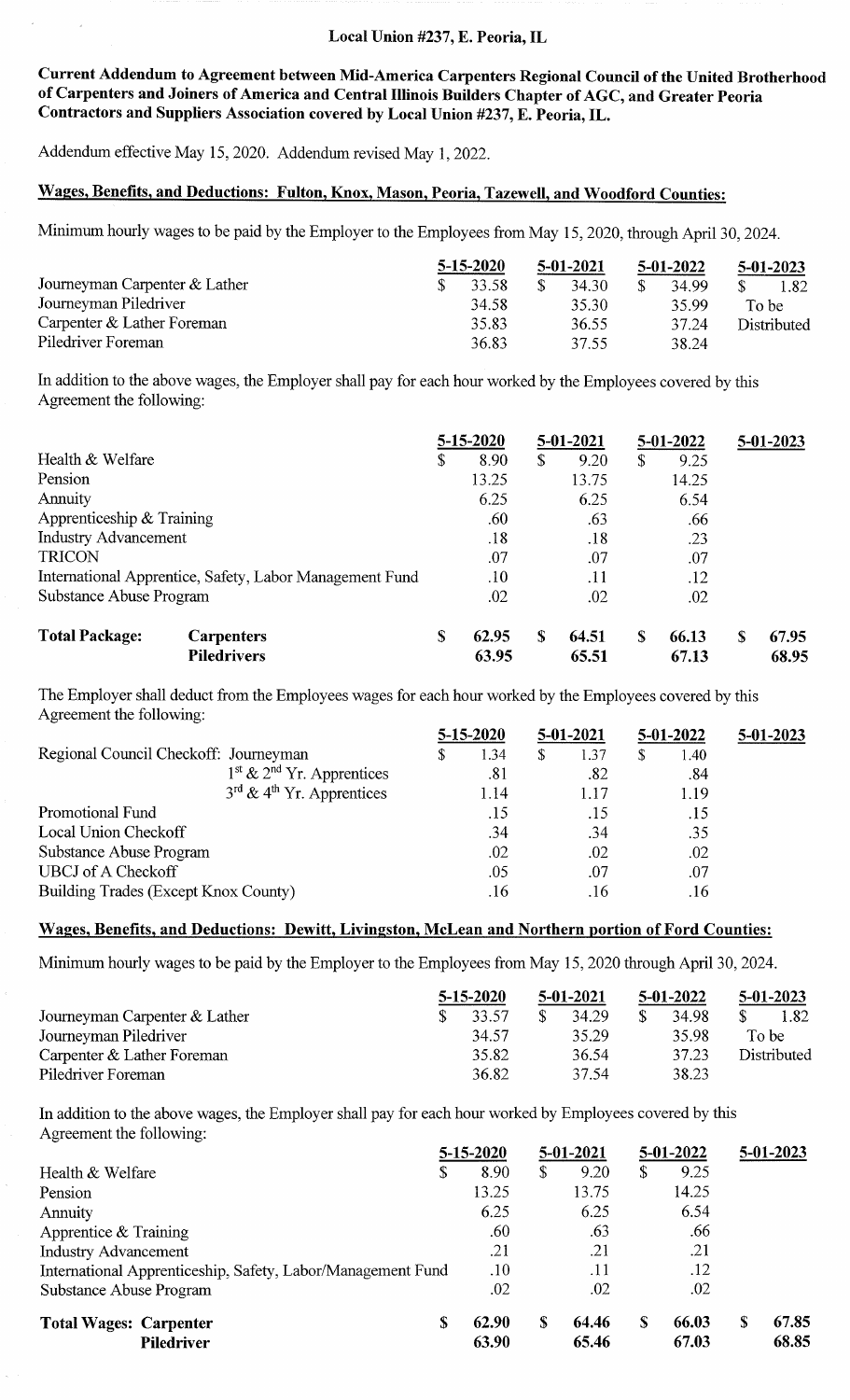# Wages, Benefits, and Deductions: Dewitt, Livingston, McLean and Northern portion of Ford Counties (Continued):

The Employer shall deduct from the Employees wages for each hour worked by the Employees covered by this Agreement the following:

| 5-15-2020                                         |    |      | 5-01-2021    |      | 5-01-2022 |      | $5-01-2023$ |  |
|---------------------------------------------------|----|------|--------------|------|-----------|------|-------------|--|
| Regional Council Checkoff:                        |    |      |              |      |           |      |             |  |
| Journeyman                                        | \$ | 1.34 | $\mathbb{S}$ | 1.37 | S         | 1.40 |             |  |
| $1st$ & $2nd$ Yr. Apprentices                     |    | .81  |              | .82  |           | .84  |             |  |
| $3^{\text{rd}} \& 4^{\text{th}}$ Year Apprentices |    | 1.14 |              | 1.17 |           | 1.19 |             |  |
| Promotional Fund                                  |    | .15  |              | .15  |           | .15  |             |  |
| Local Union Check off                             |    | .34  |              | .34  |           | .35  |             |  |
| Substance Abuse Program                           |    | .02  |              | .02  |           | .02  |             |  |
| <b>UBCJ</b> of A Checkoff                         |    | .05  |              | .07  |           | .07  |             |  |
| McLean Livingston Co. Building Trades             |    | .03  |              | .03  |           | .03  |             |  |
| (McLean and Livingston Counties only)             |    |      |              |      |           |      |             |  |

## Wages, Benefits, and Deductions: Southern portion of Ford County (Southern Ford County shall be defined as that part of the county south of an east-west line established from the southwest corner of Iroquois County):

Minimum hourly wages to be paid by the Employer to the Employees from May 15, 2020 through April 30, 2024.

|                                 | $5 - 15 - 2020$ |       | $5 - 01 - 2021$ | $5 - 01 - 2022$ | $5-01-2023$ |  |             |  |
|---------------------------------|-----------------|-------|-----------------|-----------------|-------------|--|-------------|--|
| Journeyman Carpenter $&$ Lather |                 | 32.86 | -S              | 33.58           | 34.27       |  | 1.80        |  |
| Journeyman Piledriver           |                 | 33.86 |                 | 34.58           | 35.27       |  | To be-      |  |
| Carpenter & Lather Foreman      |                 | 35.11 |                 | 35.83           | 36.52       |  | Distributed |  |
| Piledriver Foreman              |                 | 36.11 |                 | 36.83           | 37.52       |  |             |  |

In addition to the above wages, the Employer shall pay for each hour worked by Employees covered by this Agreement the following:

|                             |                                                         | 5-15-2020  |    | 5-01-2021 |    | $5-01-2022$ |   | $5 - 01 - 2023$ |
|-----------------------------|---------------------------------------------------------|------------|----|-----------|----|-------------|---|-----------------|
| Health & Welfare            |                                                         | \$<br>8.90 | \$ | 9.20      | \$ | 9.25        |   |                 |
| Pension                     |                                                         | 13.25      |    | 13.75     |    | 14.25       |   |                 |
| Annuity                     |                                                         | 6.25       |    | 6.25      |    | 6.54        |   |                 |
| Apprenticeship $&$ Training |                                                         | .60        |    | .63       |    | .66         |   |                 |
| <b>Industry Advancement</b> |                                                         | .21        |    | .21       |    | .21         |   |                 |
|                             | International Apprentice, Safety, Labor/Management Fund | .10        |    | .11       |    | .12         |   |                 |
| Substance Abuse Program     |                                                         | .02        |    | .02       |    | .02         |   |                 |
| <b>Total Package:</b>       | <b>Carpenters</b>                                       | 62.19      | S  | 63.75     | S  | 65.32       | S | 67.12           |
|                             | <b>Piledriver</b>                                       | 63.19      |    | 64.75     |    | 66.32       |   | 68.12           |

The Employer shall deduct from the Employees wages for each hour worked by the Employees covered by this Agreement the following:

|                                            | $5 - 15 - 2020$ |      |    | 5-01-2021 |  | $5 - 01 - 2022$ | 5-01-2023 |  |
|--------------------------------------------|-----------------|------|----|-----------|--|-----------------|-----------|--|
| Regional Council Checkoff:                 |                 |      |    |           |  |                 |           |  |
| Journeyman                                 | \$              | 1.31 | \$ | 1.34      |  | 1.37            |           |  |
| $1st$ & $2nd$ Yr. Apprentices              |                 | .79  |    | .81       |  | .82             |           |  |
| $3^{rd}$ & 4 <sup>th</sup> Yr. Apprentices |                 | 1.12 |    | 1.14      |  | 1.17            |           |  |
| <b>Promotional Fund</b>                    |                 | .15  |    | .15       |  | .15             |           |  |
| Local Union Checkoff                       |                 | .33  |    | .34       |  | .34             |           |  |
| Substance Abuse Program                    |                 | .02  |    | .02       |  | .02             |           |  |
| <b>UBCJ</b> of A Checkoff                  |                 | .05  |    | .07       |  | .07             |           |  |